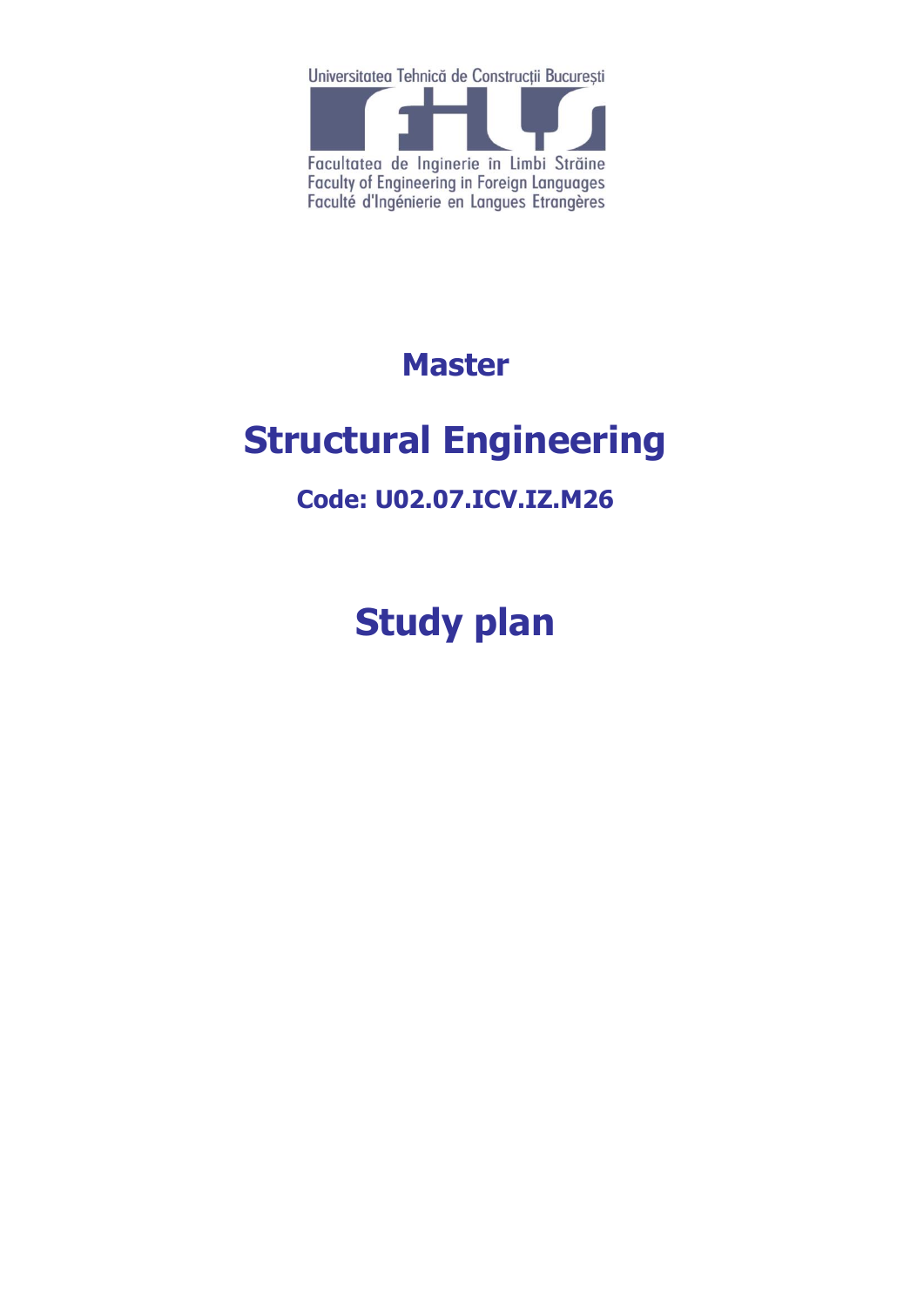| No. | Course name                                                                            | <b>Course Code</b>     | C                        | S |                          | P | <b>IS</b> | <b>TH</b> | <b>CR</b> | Type of<br>examination |
|-----|----------------------------------------------------------------------------------------|------------------------|--------------------------|---|--------------------------|---|-----------|-----------|-----------|------------------------|
|     | <b>Compulsory subjects</b>                                                             |                        |                          |   |                          |   |           |           |           |                        |
| 1.  | <b>Numerical analysis</b>                                                              | 1.DF.OB01              | $\overline{2}$           |   |                          |   | 3         | 6         | 3         | Co                     |
| 2.  | Random processes:<br>applications in structural<br>engineering                         | 1.DD.OB02              | $\overline{2}$           | 1 |                          |   | 4         | 7         | 6         | E                      |
| 3.  | Stability and dynamics of<br><b>structures</b>                                         | 1.DD.OB03              | $\overline{\phantom{a}}$ |   | $\overline{\mathcal{L}}$ |   | 3         | 7         | 6         | E                      |
| 4.  | Soil-Structure Interaction                                                             | 1.DD.OB04              | $\overline{2}$           |   | $\overline{2}$           |   | 3         | 7         | 6         | E                      |
| 5.  | Prestressed and composite<br>steel-concrete structures                                 | 1.DD.OB05              | $\overline{2}$           |   |                          |   | 3         | 7         | 6         | E                      |
|     | <b>Elective subjects</b>                                                               |                        |                          |   |                          |   |           |           |           |                        |
| 6.  | (i) New structural materials<br>(ii) Experimental methods in<br>structural engineering | 1.DD.OP01<br>1.DD.OP02 | $\overline{2}$           |   |                          |   | 3         | 6         | 3         | Co                     |
|     | Total                                                                                  |                        | 12                       | 2 | 7                        |   | 20        | 40        | 30        | $4E + 2Co$             |

#### **1st Semester (2018-2019)**

#### **2 nd Semester (2018-2019)**

| No. | Course name                                                                                                                      | <b>Course Code</b>     | $\overline{C}$ | S | L            | P              | <b>IS</b>     | <b>TH</b>      | <b>CR</b>      | Type of<br>examination |
|-----|----------------------------------------------------------------------------------------------------------------------------------|------------------------|----------------|---|--------------|----------------|---------------|----------------|----------------|------------------------|
|     | <b>Compulsory subjects</b>                                                                                                       |                        |                |   |              |                |               |                |                |                        |
| 7.  | Advanced theory of<br>elasticity, plates and shells                                                                              | 2.DD.OB06              | 2              |   | 1            |                | 2             | 5              | 3              | Co                     |
| 8.  | Engineering seismology and<br>earthquake engineering                                                                             | 2.DD.OB07              | $\overline{2}$ |   | 1            |                | 4             | $\overline{7}$ | 6              | E                      |
| 9.  | Nonlinear analysis of<br>structures                                                                                              | 2.DD.OB08              | $\overline{2}$ |   | 1            |                | $\mathcal{P}$ | 5              | 3              | <b>Co</b>              |
| 10. | Stability of steel structures                                                                                                    | 2.DS.OB09              | $\overline{2}$ |   | $\mathbf{1}$ |                | 3             | 6              | $\overline{5}$ | E                      |
| 11. | <b>Ethics and Academic Integrity</b>                                                                                             | 2.DC.OB10              | $\mathbf{1}$   |   |              |                |               |                | $\mathbf{1}$   | Co                     |
|     | <b>Elective subjects</b>                                                                                                         |                        |                |   |              |                |               |                |                |                        |
| 12. | i) Structures for hydraulic<br>facilities and for water storage<br>ii) Hydraulic steel structures                                | 2.DS.OP03<br>2.DS.OP04 | $\overline{2}$ |   |              |                | 1             | 3              | 3              | E                      |
| 13. | i) Structures for hydraulic<br>facilities and for water storage<br>ii) Hydraulic steel structures                                | 2.DS.OP05<br>2.DS.OP06 |                |   |              | $\overline{2}$ | 3             | 5              | 3              | Pr                     |
| 14. | i) Special reinforced concrete<br>and steel structures<br>ii) Structures (concrete and<br>steel) for transport<br>infrastructure | 2.DS.OP07<br>2.DS.OP08 | $\overline{2}$ |   |              |                | 1             | 3              | 3              | E                      |
| 15. | i) Special reinforced concrete<br>and steel structures<br>ii) Structures (concrete and<br>steel) for transport<br>infrastructure | 2.DS.OP09<br>2.DS.OP10 |                |   |              | $\overline{2}$ | 3             | 5              | 3              | Pr                     |
|     | <b>Total</b>                                                                                                                     |                        | 12             | 0 | 4            | 4              | 20            | 40             |                | 30 4E+3Co+2Pr          |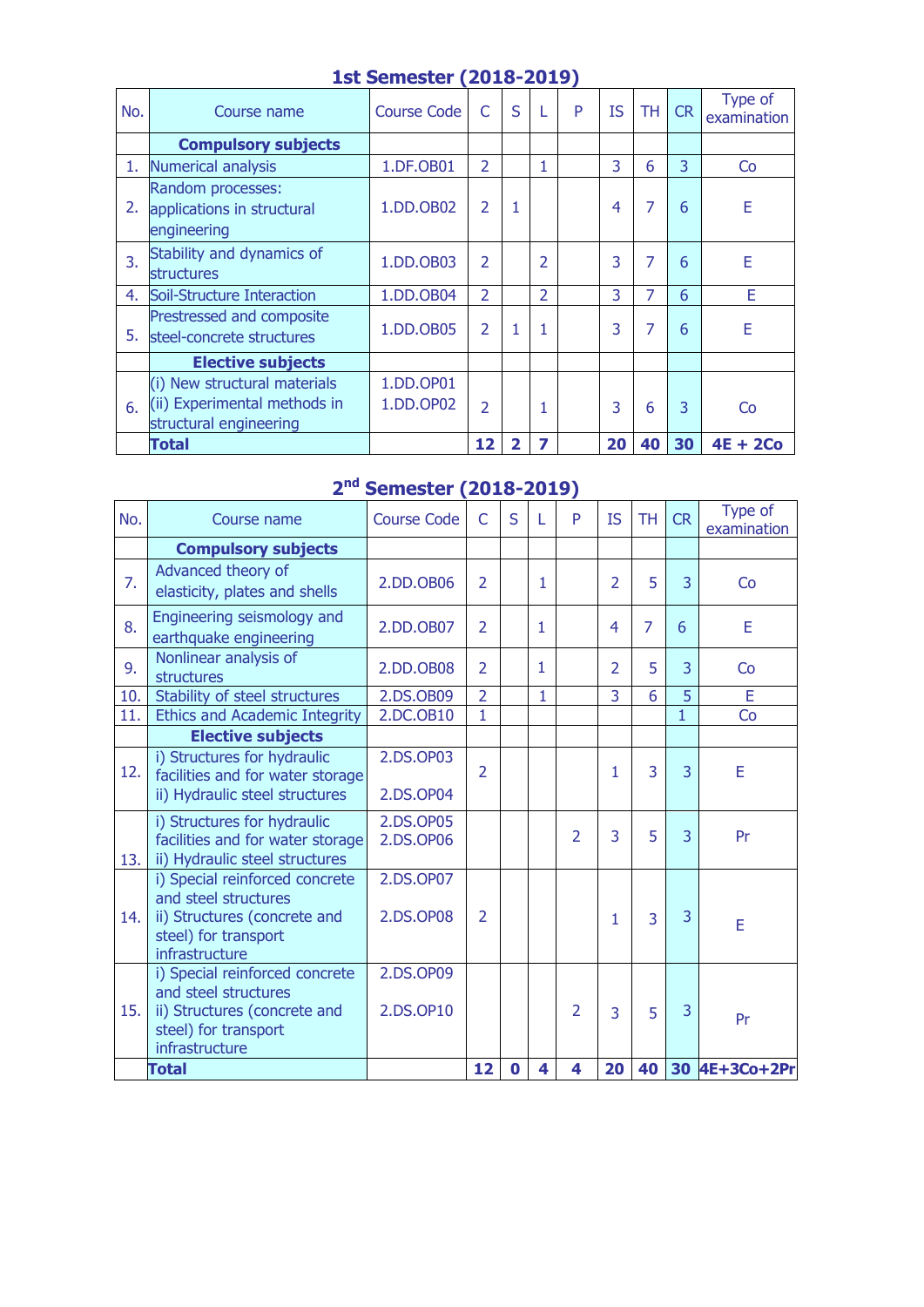| No. | Course name                                                                                   | <b>Course Code</b>     | $\mathsf{C}$   | S | L              | P                        | <b>IS</b>      | <b>TH</b> | <b>CR</b>      | Type of<br>examination |
|-----|-----------------------------------------------------------------------------------------------|------------------------|----------------|---|----------------|--------------------------|----------------|-----------|----------------|------------------------|
|     | <b>Compulsory subjects</b>                                                                    |                        |                |   |                |                          |                |           |                |                        |
| 16. | Vulnerability and risk<br>produced by natural hazards                                         | 3.DS.OB11              | $\mathcal{P}$  |   | $\overline{2}$ |                          | 4              | 8         | 6              | E                      |
| 17. | Masonry and wooden<br>structures                                                              | 3.DS.OB12              | $\overline{2}$ |   |                |                          | $\overline{2}$ | 4         | 4              | E                      |
| 18. | Masonry and wooden<br>structures                                                              | 3.DS.OB13              |                |   |                | $\overline{2}$           | 3              | 5         | $\overline{3}$ | Pr                     |
| 19. | <b>Rehabilitation of structures</b><br>(concrete, steel and masonry<br>and wooden structures) | 3.DS.OB14              | $\overline{2}$ |   |                |                          | $\overline{2}$ | 4         | $\overline{4}$ | E                      |
| 20. | <b>Rehabilitation of structures</b><br>(concrete, steel and masonry<br>and wooden structures) | 3.DS.OB15              |                |   |                | $\overline{\phantom{a}}$ | 3              | 5         | $\overline{3}$ | Pr                     |
|     | <b>Elective subjects</b>                                                                      |                        |                |   |                |                          |                |           |                |                        |
| 21. | i) Tall Buildings Structures<br>ii) Large span bridges and<br>viaducts                        | 3.DS.OP11<br>3.DS.OP12 | $\mathcal{P}$  |   | $\overline{2}$ |                          | 4              | 8         | 6              | E                      |
| 22. | i) Technology for civil and<br>special buildings                                              | 3.DS.OP13              |                |   |                |                          |                |           |                |                        |
|     | ii) Technology for transport<br>infrastructure                                                | 3.DS.OP14              | $\overline{2}$ |   | $\overline{2}$ |                          | $\overline{2}$ | 6         | 4              | Co                     |
|     | iii) Technology for<br>hydrotechnical constructions                                           | 3.DS.OP15              |                |   |                |                          |                |           |                |                        |
|     | <b>Total</b>                                                                                  |                        | 10             |   | 6              | 4                        | 20             | 40        |                | 30 4E+1Co+2Pr          |

#### **3 rd Semester (2019-2020)**

#### **4 th Semester (2019-2020)**

| No.                   | Course name                                                                                                                                                                 | <b>Course Code</b> | C | S |   | P | <b>IS</b> | <b>TH</b> | <b>CR</b> | Type of<br>examination |
|-----------------------|-----------------------------------------------------------------------------------------------------------------------------------------------------------------------------|--------------------|---|---|---|---|-----------|-----------|-----------|------------------------|
|                       | <b>Elective subjects</b>                                                                                                                                                    |                    |   |   |   |   |           |           |           |                        |
|                       | Design and research activities<br>(i) RC structures<br>(ii) Steel structures<br>23. (iii) Masonry and wood<br><b>structures</b><br>(iv) other structures, other<br>subjects | 4.DS.OP16          |   |   |   | 4 | 16        | 20        | 15        | Co                     |
|                       | <b>Compulsory subject</b>                                                                                                                                                   |                    |   |   |   |   |           |           |           |                        |
| 24.                   | Elaboration of the<br>master thesis                                                                                                                                         | 4.DS.OB16          |   |   | ۰ | 4 | 16        | 20        | 15        | Co                     |
| <b>Total</b>          |                                                                                                                                                                             |                    |   |   | - | 8 | 32        | 40        | 30        | 2 Co                   |
| Master thesis defence |                                                                                                                                                                             |                    |   |   |   |   |           |           | 10        | Е                      |